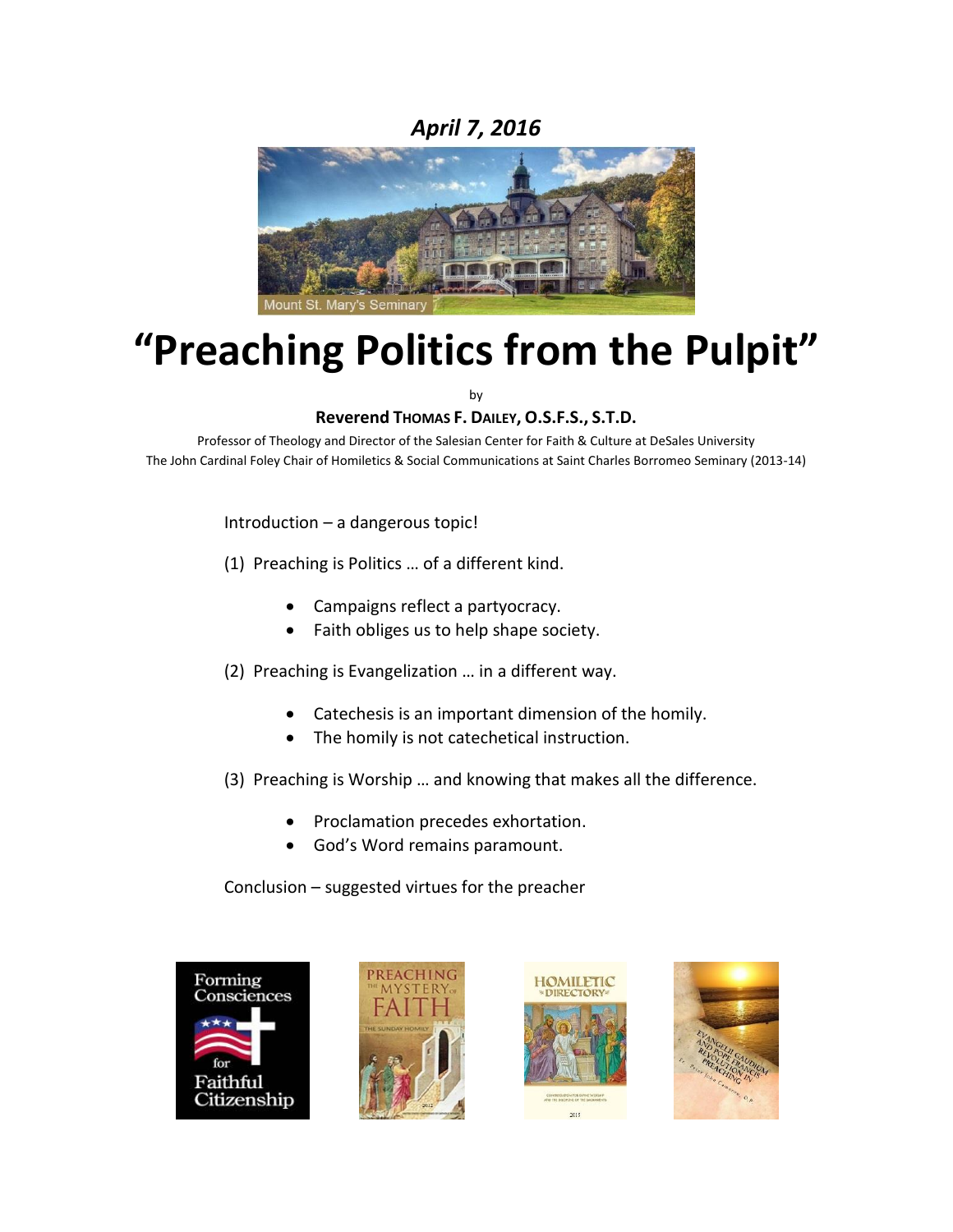#### **INTRODUCTION**:

As men in formation for the priesthood, one of the great things you will learn, hopefully, is the art of sacred eloquence. But in this realm, as a great Doctor of the Church, ST. FRANCIS DE SALES, once wrote, "the supreme art is to have no art," for "one becomes a preacher by preaching" (SFDS, "On the Preacher and Preaching").

For you who will soon be ordained deacons or priests, you will be preaching during the time of this year's electoral campaigns. So, Msgr. Baker asked me to share my thoughts with you on the topic of "Preaching Politics from the Pulpit." That's actually a pretty simple task. Here's my advice: DON'T! ... good night  $\odot$ 

Well, of course, your Rector is not going to let me off with that easily. And, since I drove three hours to speak with you, and you've sacrificed your afternoon to listen to me speak, I suppose I should say something more than just one word of advice!

The more I thought about what to say here, the more I realized this is not such an easy task. The topic leaves a lot of room for debate because the terms are not as clear as they may seem. Yes, "the pulpit" is obvious, but "politics" and "preaching" may not be, which makes linking them a challenge.

So, what I'd like to do this afternoon is offer you three propositions, each with a "difference" for you to consider. My three statements are noted on the outline you received. (By the way, I always like to give an outline – not just so that you can follow along but, more importantly, so that you know when I'm getting close to the end!) Now, the outline may seem ambiguous, if not downright contradictory. So please bear with me, and at the end you can decide whether I've resolved the dilemmas. Then we can discuss this topic however you'd like.

## **PROPOSITION #1: Preaching is Politics …** *but of a different kind***.**

On the outline, you'll see that I specify that this is a "dangerous" topic. That's because the term "politics" has taken on the dint of something disdainful, a messy mud-slinging that people find almost despicable. The term conjures up a hardened contrast of opposing viewpoints, with a ruthless competition for votes that leads to vociferous rancor across the aisles; in turn, this constant conflict creates inertia, at worst, or requires compromise, at best. All too often, politics seems mostly to pander to base emotions or selfinterests, and the current presidential campaigns have done little to change that picture.

Seen in this way, politics has become politicking, an exercise in "party-ocracy" rather than an expression of democracy. That which should be an "elevated form of charity" in its "use of legitimate power for the attainment of the common good" has devolved into decadent discord (Pope Francis). Service to society has been supplanted by the egoism of the electorate.

Because politics is so contested, rules need to be in place to govern the contests fairly. And one such rule is a regulation of the Internal Revenue Service, amended in 1954, which states that tax-exempt entities – and this includes religious organizations and all those who represent them – "are prohibited from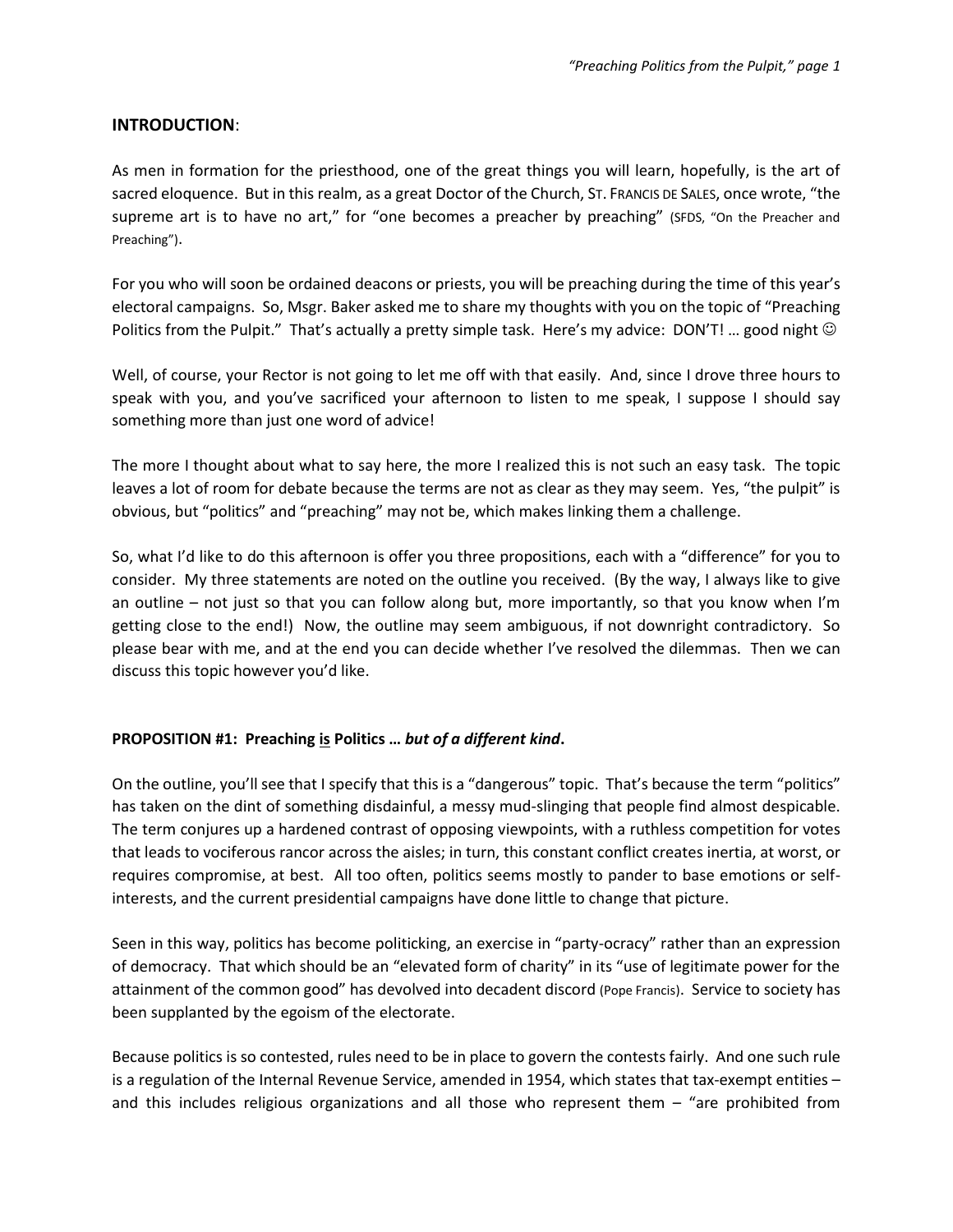participating or intervening, directly or indirectly, in a political campaign on behalf of or in opposition to any candidate for elective public office" (PEW Forum on Religion and Public Life, 2012).

Some groups, mostly our Protestant brothers and sisters in the pulpit, have advocated opposition to this law through the Pulpit Freedom Sunday initiative, but it doesn't seem to have gained much traction. Others, like Catholic Answers, have challenged the constitutionality of that regulation in court, but without success (PEW Forum on Religion and Public Life, 2012).

So, as it stands the IRS regulation makes it pretty clear that we should not preach politics from the pulpit, unless, that is, you want to jeopardize the tax-exempt status of your diocese! It's true that there have been no prosecuted infractions of this rule in sixty years, at least not with preachers as defendants. But that's not to say there never will be, especially if you consider the government's recent willingness to beat up on the Little Sisters of the Poor! So, do you really want to be the test case? Frankly, it's not worth the risk, and it's far above your pay-grade (and mine!).

Still, there is a bit of an escape clause, at least according to what our statewide Catholic conferences think. As we in Pennsylvania were told, "Church officials and employees are permitted … to instruct the faithful about the Church's teaching on moral and social issues and (to) identify such issues as important current political topics." But an added proviso notes that "Care must be taken … not to identify any particular candidate's views as preferable on such issues" (from the "Political Activities Guidelines for Catholic Institutions in PA" by the Pennsylvania Catholic Conference).

More than a legal technicality, that commentary toes the line between an endorsement and an instruction. While we may not offer the former, the latter is, in fact, an obligation of the Church, as the U.S. Catholic Conference of Bishops explains well in the document called *Forming Consciences for Faithful Citizenship* (hereafter FCFC). We are called "to participate in shaping the moral character of society" as a requirement of our faith (FCFC, no. 9). We, clergy, have the responsibility to do this by helping Catholics form their consciences correctly, by guiding them with regard to the moral dimensions of public decisions, and by encouraging them to carry out their responsibilities in public life (FCFC, no. 15).

In other words, our preaching is political – all the time! – because it's meant to shine the light of God's holy Word on the very real struggles and challenges that people face in this world (FCFC, no. 1). In *Evangelii Gaudium*, Pope Francis calls this the "missionary" task of preaching, because preaching is meant to have an impact on society (Cameron, pp. 8-9). As the Holy Father reminds us, we are set apart to give people that infinite love which alone can cure their infinite sadness (Cameron, p. 6).

So, the question before us this evening is how best to do that from the pulpit during a campaign season. On the one hand, we must never tell people whom to vote for (or not vote for), not just because it's illegal to do so but because it risks infringing on the freedom of conscience of those to whom we preach. On the other hand, and as a means to inform those consciences, we can and should address the moral issues that affect their electoral choices … which brings us to my second proposition.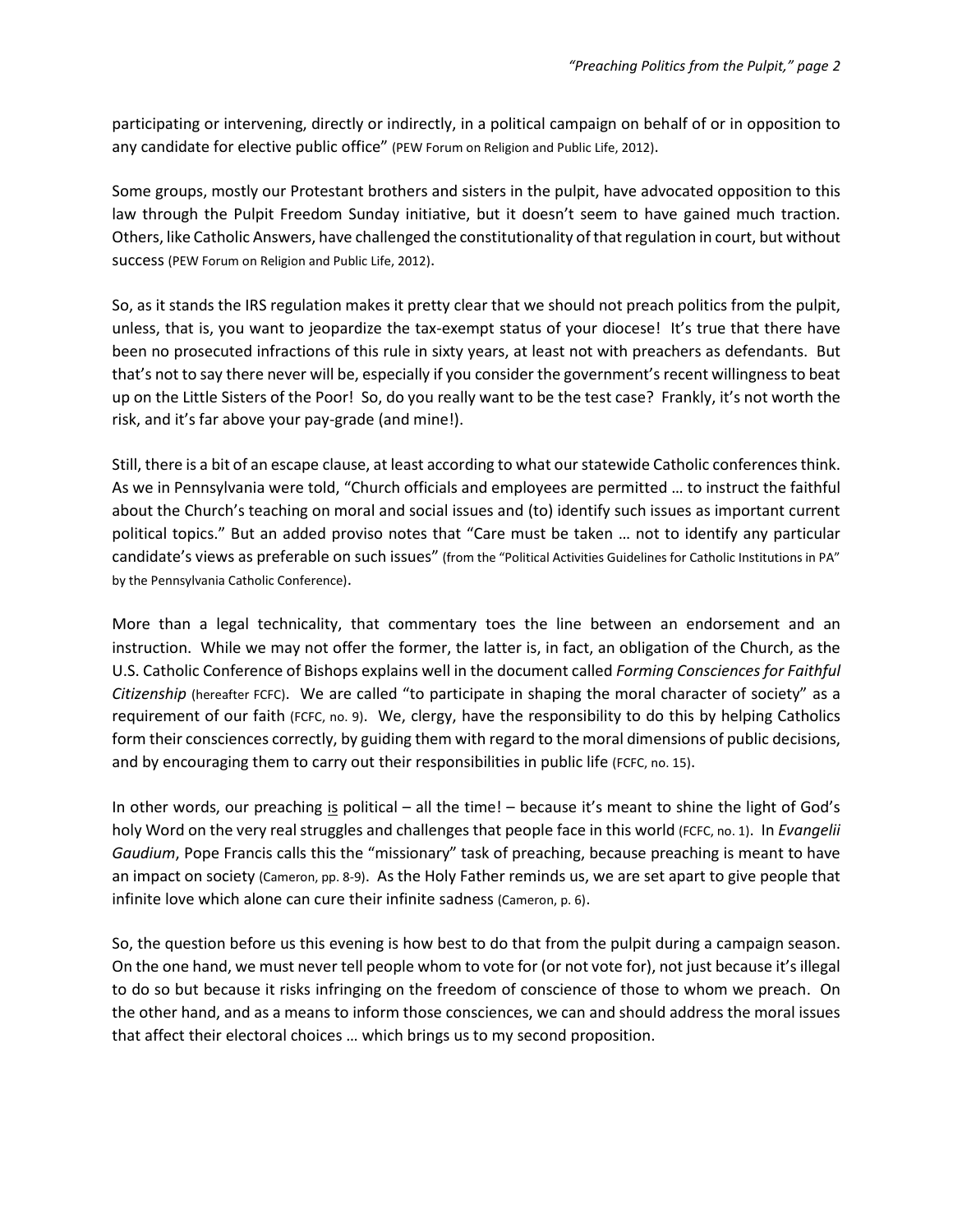#### **PROPOSITION #2: Preaching is Evangelization …** *but on a different level.*

That our parishioners, in general, lack sufficient understanding of the moral and social teachings of the Church is, by now, an understatement. Remember, though, that it also serves as an indictment … their lack of knowledge is our collective failure. That's why we are constantly exhorted to engage in a "new" evangelization, so that all our efforts at educating the faithful – our methods, our ardor, and our expressions – must continually be renewed.

One of those methods, the one that is our focus here, is preaching. As the USCCB reminds us in their 2012 document called *Preaching the Mystery of the Faith*, "when we have the privilege of preaching the homily … we also have an invaluable opportunity to advance the Church's catechetical ministry" (p. 21). These days, we might take advantage of that opportunity by highlighting the four pillars of Catholic Social Teaching, namely, the dignity of the human person, subsidiarity, the common good, and solidarity – each of which is explained, in detail and with policy implications, in the document on *Forming Consciences for Faithful Citizenship*. Catechetical preaching in a campaign season can specifically engage the "life" issues that are so often points of contention in political discourse: abortion, poverty, care of the earth, and assisted suicide (cf. Bishop McElroy's article on "The Greatness of a Nation," in *America* magazine, 2/15/16).

Common to these multiple social concerns is the realization, not always or clearly appreciated, that the right to life – from conception to natural death – is fundamental and primordial; it comes first because it is the foundation to any and all other rights. This is why the Bishops say a "consistent ethic of life" serves as the anchor with which to secure a just society (cf. FCFC, no. 40).

But here my proposition runs into a snag. The recent *Homiletic Directory*, published in 2015 by the Congregation for Divine Worship and the Discipline of the Sacraments, explicitly states that "the homily is not catechetical instruction, even if catechesis is an important dimension of the homily" (HD, no. 6, emphasis added). And Pope Francis affirms this in *Evangelii Gaudium* (no. 137), when he directly quotes St. John Paul II's claim that "The liturgical proclamation of the Word of God … is not so much a time for meditation and catechesis as a dialogue between God and his people, a dialogue in which the great deeds of salvation are proclaimed and the demands of the covenant are continually restated" (Cameron, p. 30).

It would seem, then, that the documents on preaching reflect divergent schools of thought; in this, they disclose the crux of tonight's challenge: do we preach as a way to catechize the faithful about moral matters impacting society, or is catechetical instruction beyond the purview of the pulpit? Should our homilies expound upon Catholic social teaching, or is this really just "preaching politics" in a cleverly disguised way?

The resolution to this homiletic dilemma, it seems to me, is part practical and part spiritual.

The practical part is simple – we just don't have enough time in a homily to explore the rich insights of Catholic Social Teaching. Owing to your fine education here at the Mount, you yourselves no doubt understand the depths and distinctions of sound moral theology. But think about how many class hours it took for you to learn this! To try to work through all that in the brief time of a homily would require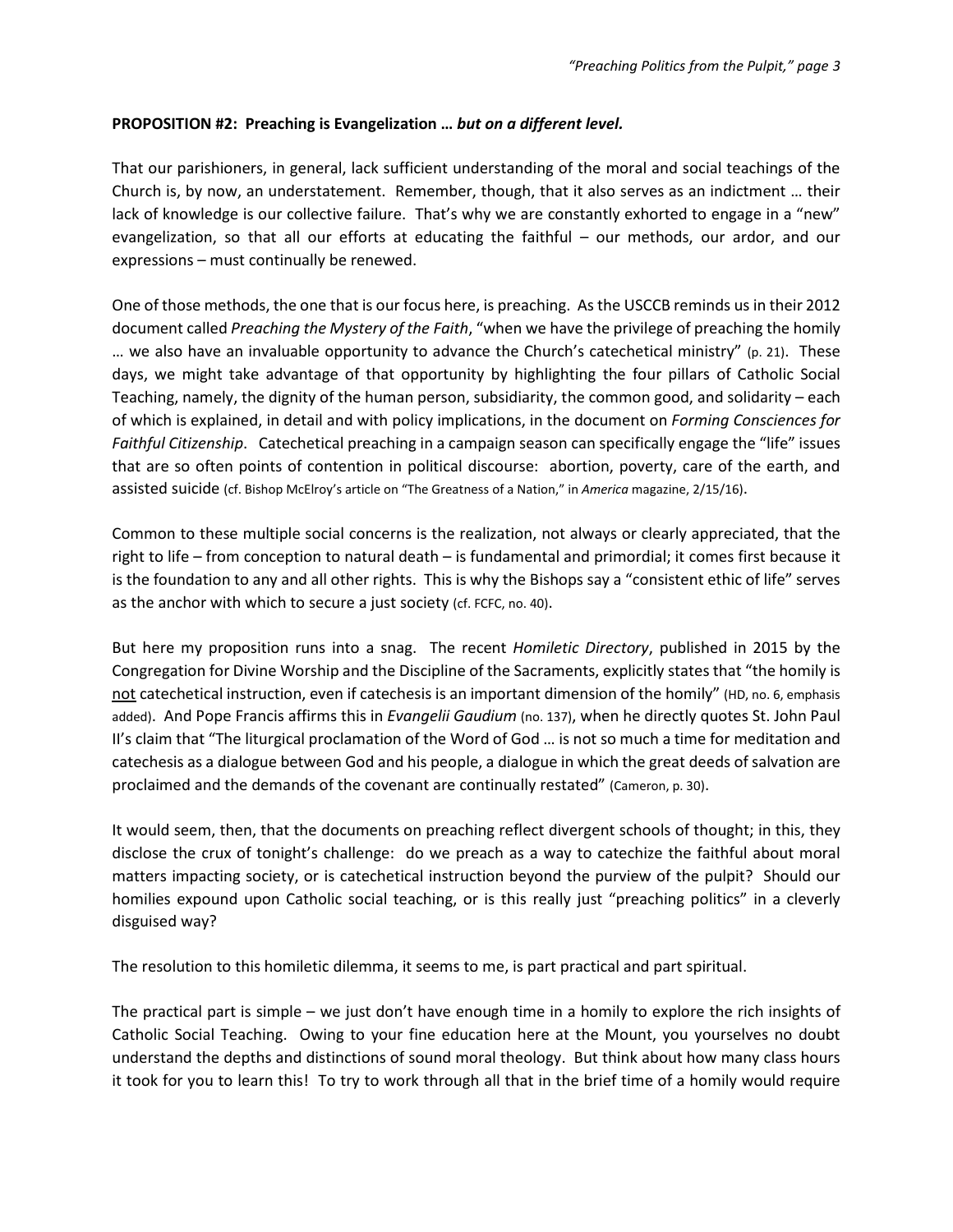oversimplifying very important clarifications, and that, in turn, would likely end up distorting the clarity of the Church's teaching.

For example, suppose I were to preach on the morality of "cooperation with evil" and imply, or even state, that voting in one direction or another puts one's soul at eternal risk because of such complicity. This kind of stark claim would fail to do justice to the complexities involved in making moral choices. Why? Because I would also have to explain the nuances of intentionality in the act of voting, the relation between intrinsic evil and other seriously grave matters, the dilemma posed when all the candidates promote something intrinsically evil, and the reality of a given candidate's ability to exert real influence on any one issue – all of which are matters dealt with thoroughly in the document on *Forming Consciences for Faithful Citizenship* (nn. 34-36).

(On a side note, this oversimplification is also a danger latent in political questionnaires. I recall receiving a flier that listed then Congressman Pat Toomey as being pro-abortion. I know Senator Toomey fairly well. There are few, if any, politicians as faithfully Catholic as he is. But because he once voted favorably on a bill that allowed for abortion, while at the same time further restricting the number of them, he was labeled as pro-abortion, which is patently absurd.)

But, please, don't get me wrong! I wholeheartedly recognize and affirm what the Bishops' Conference teaches in that document on political responsibility, namely "that all issues do not carry the same moral weight and that the moral obligation to oppose policies promoting intrinsically evil acts has a special claim on our consciences and our actions" (FCFC, no. 37). Teaching our people this fundamental moral truth would, itself, be a valuable contribution that we can make in the parishes.

But I also agree with the Sacred Congregation in its claim that to do this sort of catechesis thoroughly requires more time than we have at our disposal during the Mass. If at that time we attempt to teach moral theology comprehensively, the homily would necessarily be long, which may just provoke rather than persuade the congregation; at the very least, it would likely create a traffic jam in the parking lot! So, hopefully, we can find other ways to impart these important teachings and to discuss their implications in the real life of our people.

But beyond the practical limitation of time, there's another, more important and more spiritual reason why turning the homily into a political lesson in moral theology is not especially appropriate or beneficial … and that brings me to my third and final proposition.

## **PROPOSITION #3: Preaching is Worship …** *and knowing this makes all the difference***.**

The USCCB document on *Preaching the Mystery of Faith*, the Pope's apostolic exhortation on the *Joy of the Gospel*, the Holy See's *Homiletic Directory,* and even the various liturgical books all emphasize that the homily is a genre of speaking distinct in its focus and unique in its form. Put simply, the homily is an act of worship. Its liturgical character is what defines its essential features.

Here's how the various documents describe the essential elements of preaching: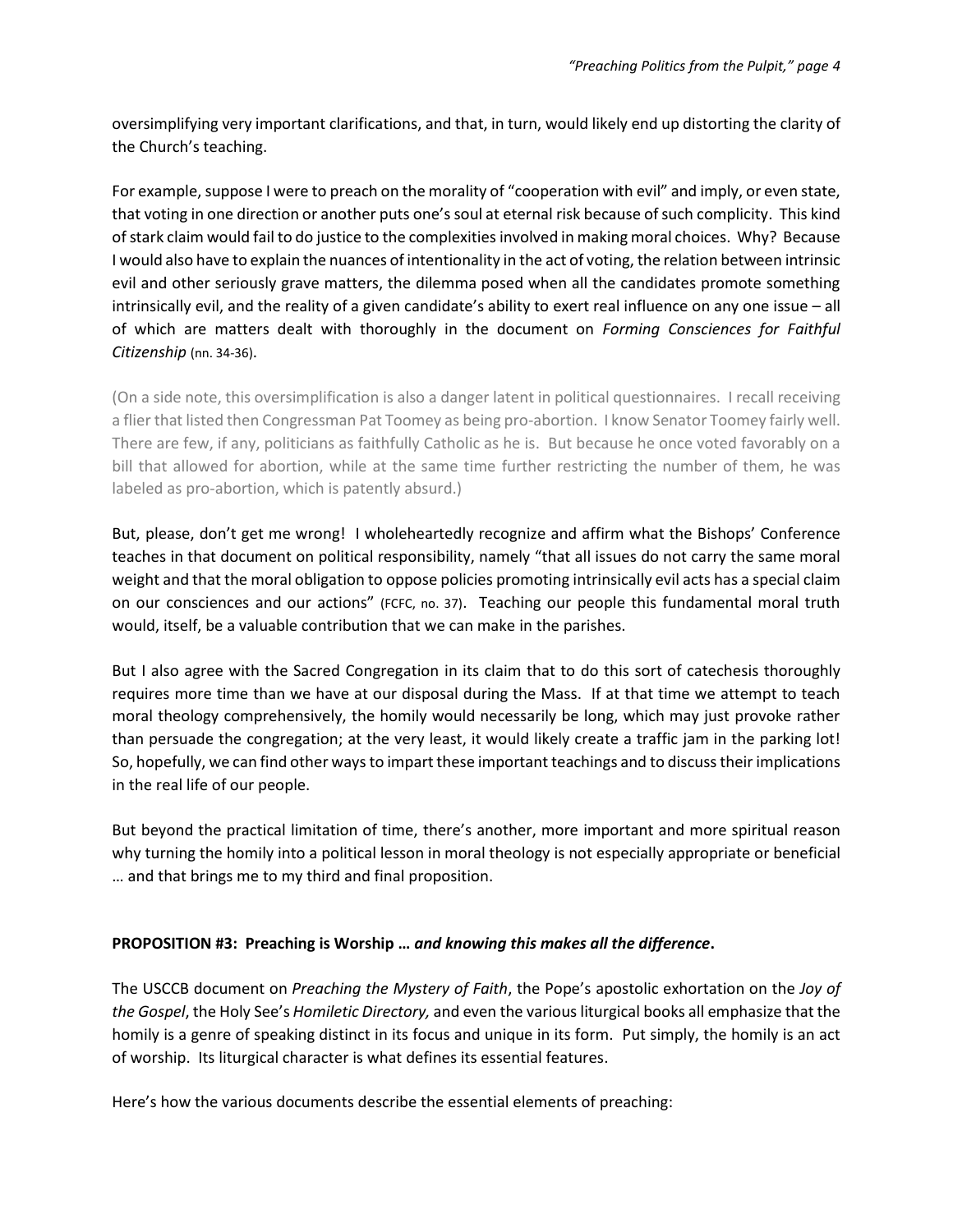- The *General Instruction on the Roman Missal* calls it an exposition of the sacred mystery being celebrated while taking into account the particular needs of the listeners (no. 65).
- The introduction to the *Lectionary* notes that a homily "sets forth the mysteries of faith and the standards of the Christian life on the basis of the sacred text" (no. 24).
- *Preaching the Mystery of Faith* champions "the pattern in Paul's proclamation of the Christian message," which takes the shape of "announcing the mysteries of redemption and then drawing out the meaning of these mysteries for the Christian life" (pp. 22-23).
- And the *Homiletic Directory* speaks of three important movements in the dynamic of any homily: from the proclamation of the Paschal mystery, to that mystery becoming present in the Blessed Sacrament, to carrying the presence of that mystery into the world in which we live (nn. 12-14).

In all these descriptions, a common pattern emerges: first the proclamation, then the exhortation. In other words, preaching is first and foremost an announcement of what God has done for us, not an instruction on how we should act. (And, yes, I've actually heard some homilies that never even mention God!) Proclaiming the joy of God's saving mystery always comes first. Specifying how to live according to the faith flows from this and is a consequence of it.

In other words, we don't preach in order to give a lesson in theology; we preach in order to inspire people to live differently. This happens, says Pope Francis, when we give them "an idea, a sentiment, (and) an image" of the wonders of salvation, when we offer to them what Fr. Peter John Cameron, O.P. calls a proposition of "my life for the better because of a Love" – God's love – "that has come to claim me" (Cameron, p. 36).

That life-claiming Love comes to people not through theological concepts, but in the person of Jesus Christ. Our task as preachers is to share Him with our people. This we do from the pulpit by engaging them on a personal level in a way that fosters their encounter with the concrete reality of God. In his sermons, Blessed John Henry Newman "exults in the fact that Christianity discloses to us not a divine principle but a Divine Agent." And that Divine Agent works His transformation of human life not through education for the mind, but by the experience of grace in one's heart and soul. As Newman rightly points out, "The heart is commonly reached, not through the reason, but through the imagination, by means of direct impressions, by the testimony of facts and events, by history, by description." And he famously adds, "Many a man will live and die upon a dogma; no man will be a martyr for a conclusion" (see John Crosby, *Personalist Papers*, pp. 236-237).

This is why, I think, the *Homiletic Directory* states that catechetical instruction is only a dimension of, not the substance of, preaching … because theological education – much as this is needed and is our job to provide – does not, of itself, offer motivation to follow the Lord. Were catechetical instruction to be the sole, or even the primary, focus of our preaching, people who listen to our homilies will agree or disagree, while some will simply not care. But, and I can tell you this from personal experience, few will be newly inspired. Only if we focus our homilies on God's saving work in our midst, and persuade our listeners that this really is "Good News" for them, can we then propose to them how this redeeming mystery can have an effect in the living out of their daily lives.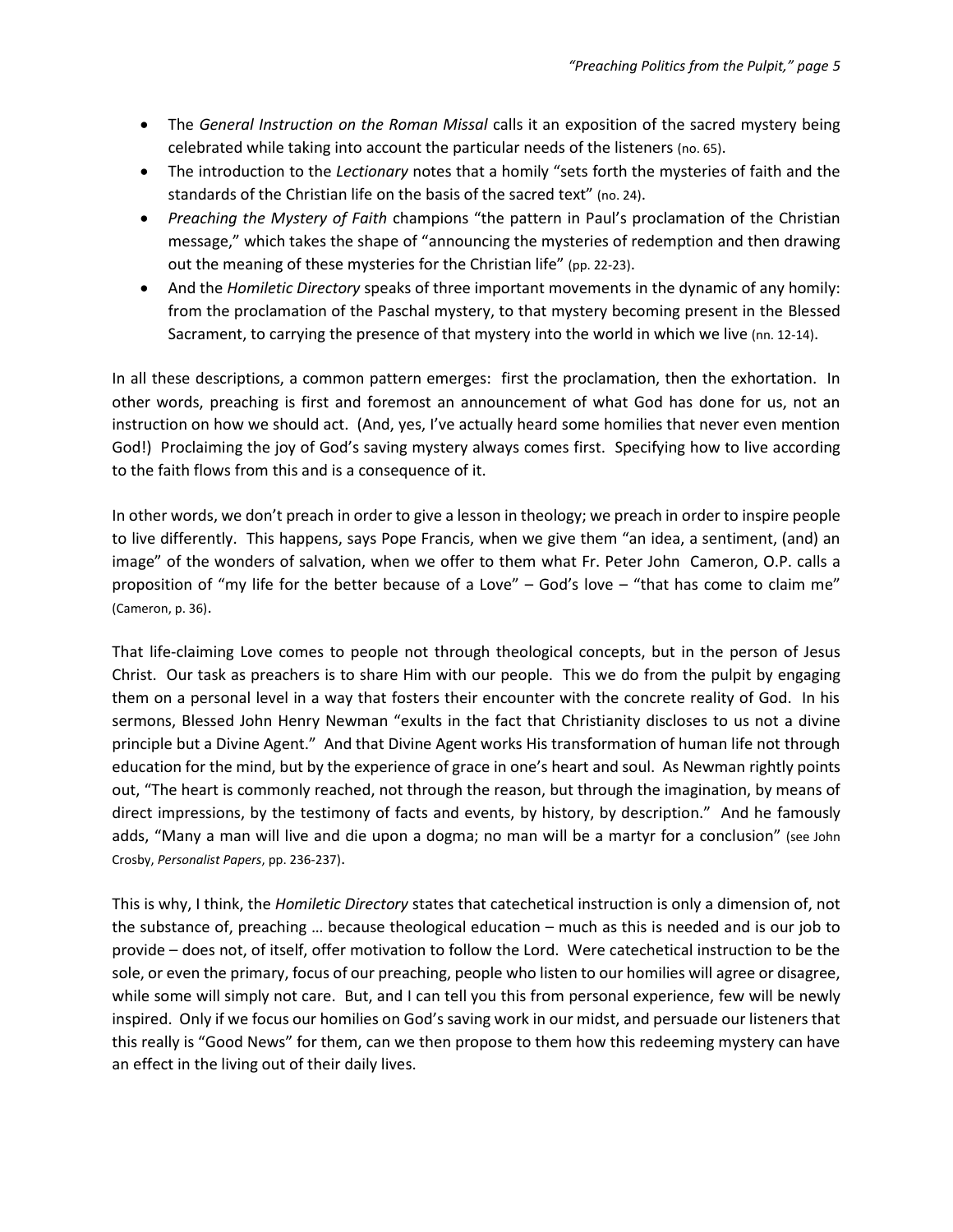This is the properly liturgical dimension to preaching. The implications of that for your ministry should now be more obvious.

As a proclamation of redemption, let your homily focus on, and flow from, the "intrinsic power of the text" of Sacred Scripture more so than from the contentious power of news cycles. God's word is a far richer resource than the stuff of any political debate.

As a liturgical expression, let your speech propose, rather than impose, what the Church teaches and what our faith believes in terms of our role in society. Inspiration offered with imagination generates interest, whereas instruction that comes off as indoctrination leads to indifference or sometime even indignation.

As an act of worship, let your message from the pulpit not be the expression of your own thoughts on the issues of the day, but instead the expression of the *Holy* Spirit speaking through you the words of God's loving mercy which is there for us every day. This is ultimately the message we have to offer, one that speaks divine truth to the heart more than to the mind.

To make your preaching more an act of worship, to make your homilies more "heart-to-heart" and more inspiring, let me suggest, by way of conclusion, three virtues for you to cultivate, so that you can be who you are as preachers and be that well.

#### **CONCLUSION:**

A first virtue, one not ordinarily associated with preaching, is what Pope Francis calls "tenderness" or simply "nearness." As is obvious in any discussion of politics, people struggle. They struggle with the issues affecting them. They struggle with others opposing them. They struggle with the decisions they need to make in the voting booth.

God's saving word is our response, the best response, to the struggles people face. Our task in preaching is to bring that divine Word to them, bridging the gap between then and now. As Pope Francis says in *Evangelii Gaudium*, "the Son of God, by becoming flesh, summoned us to the revolution of tenderness" (no. 88). And the Holy Father continues, "If we succeed in expressing adequately and with beauty the essential content of the Gospel, surely this message will speak to the deepest yearnings of people's hearts" (no. 265).

A second virtue for your consideration is prudence or discretion. As is also obvious when we talk about politics, people clamor a lot. They debate and they discuss; they critique and they complain. But when they come to Church, what they want, what they really need, is something else. They expect us to bring them into a different realm, one that transcends the mundane realities of earthly existence. As Pope Francis tells us, "the preacher has the wonderful but difficult task of joining loving hearts, the hearts of the Lord and his people. … In the course of the homily, the hearts of believers keep silence and allow God to speak" (EG, no. 143).